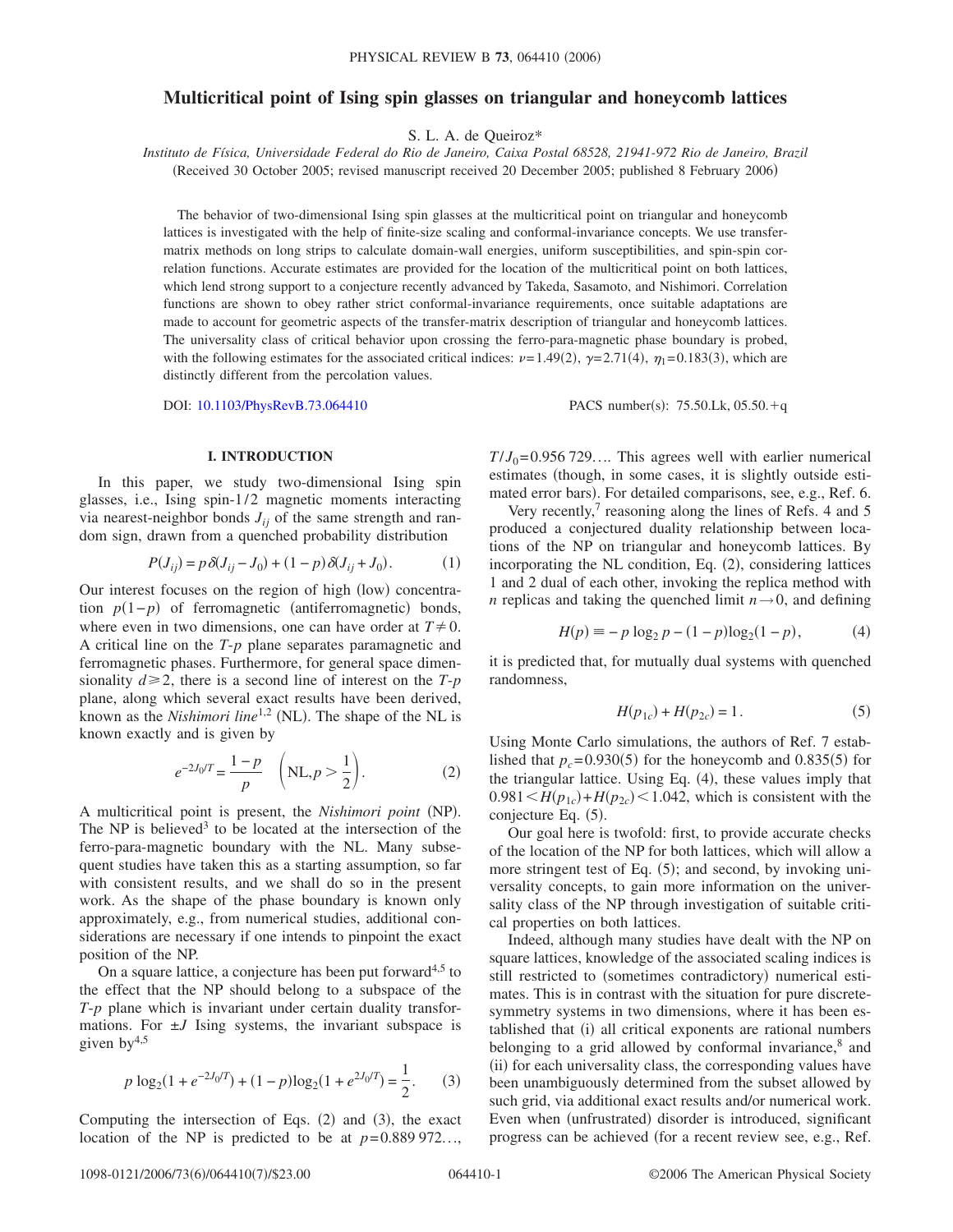9 and references therein): though the connection to rational values of the exponents is lost, estimates obtained by various (analytical or simulational) methods are usually fairly consistent.

Here, we apply numerical transfer-matrix (TM) methods to the spin-1/2 Ising spin glass, on strips of triangular  $(T)$ and honeycomb (HC) lattices of widths  $4 \le N \le 13$  sites (T) and  $4 \le N \le 16$  sites (even values only, HC). In Sec. II domain-wall energies are computed, and their finite-size scaling allows us to estimate both the location  $p_c$  of the NP along the NL and the correlation-length index,  $y_t = 1/v$ , which governs the spread of ferromagnetic correlations upon crossing the ferro-para-magnetic phase boundary. In Sec. III, uniform susceptibilites are calculated, and the associated exponent ratio  $\gamma/\nu$  is evaluated. In Sec. IV, we turn to probability distributions of spin-spin correlation functions and their moments of assorted orders. These are shown to obey rather strict conformal-invariance requirements, once suitable adaptations are made to account for geometric aspects of the TM description of T and HC lattices. Finally, in Sec. V concluding remarks are made.

# **II. DOMAIN-WALL SCALING**

For pure two-dimensional systems, the duality between correlation length  $\xi$  and interface tension  $\sigma$  is well established.10 For an infinite strip of width *L*, conformal invariance gives at criticality, $11$ 

$$
L\sigma_L = \pi \eta,\tag{6}
$$

where  $\eta$  is the decay-of-correlations exponent, and  $\sigma_L$  is the domain-wall free energy, i.e., the free energy per unit length, in units of *T*, of a seam along the full length of the strip: for Ising systems,  $\sigma_L = f_L^A - f_L^P$ , with  $f_L^P$  ( $f_L^A$ ) being the corresponding free energy for a strip with periodic (antiperiodic) boundary conditions across. Finite-size scaling properties of  $\sigma_L$  have been used in the study of critical properties of disordered systems as well,<sup>12</sup> including an investigation of the NP on a square lattice.<sup>13</sup> With the above definition one has, for nonhomogeneous couplings as is the case here,  $\sigma_L = -\ln(\Lambda_0^A/\Lambda_0^P)$ , where  $\ln \Lambda_0^P$ ,  $\ln \Lambda_0^A$  are the largest Lyapunov exponents of the TM, respectively, with periodic and antiperiodic boundary conditions across.

We have calculated  $\Lambda_0^P$ ,  $\Lambda_0^A$  for strips of both T and HC lattices, usually of length  $M = 2 \times 10^6$  columns, and widths *N* as listed in Sec. I (with the exception of  $N=16$  for HC). It must be recalled that both  $L$  in Eq. (6) and the correlation length  $\xi$  (of which the surface tension is the dual) are actual physical distances in lattice parameter units.<sup>14-17</sup> Denoting by  $\Delta$ , the column-to-column distance by which the TM progresses in one iteration, the usual representations of the T lattice as a square lattice with a single diagonal bond and of the HC as a "brick" lattice (i.e., with vertical bonds alternately missing) imply that  $L = \zeta N$ , with  $\zeta_T = 1$ ,  $\zeta_{HC} = 3/2$ ;  $\Delta_T = \sqrt{3}/2$ ;  $\Delta_{HC} = \sqrt{3}$  (this latter is because two iterations of the TM are necessary in order to restore periodicity). The universal quantity  $\eta$  is then given by



FIG. 1. Triangular lattice: domain-wall free energies, Eq. (6), along the NL [parametrized by  $p$ , see Eq.  $(2)$ ]. Only data for odd *N* are shown in order to avoid cluttering. Error bars are of order of, or smaller, than symbol sizes.

$$
\eta = \frac{L\sigma_L}{\pi} = \begin{cases} (2N/\sqrt{3}\pi)(\ln \Lambda_0^P - \ln \Lambda_0^A) & (\text{T}) \\ (N\sqrt{3}/2\pi)(\ln \Lambda_0^P - \ln \Lambda_0^A) & (\text{HC}) \end{cases} (7)
$$

For both lattices, we scanned the NL taking the respective intervals quoted in Ref. 7 as a starting guess for the location of the NP.

For the T lattice, data for the scaled domain-wall energy are shown in Fig. 1. Standard finite-size scaling<sup>18</sup> suggests that the curves of Fig. 1 would coincide when plotted against  $x \equiv N^{1/\nu} (p - p_c)$ .

A quantitative measure of how good the data collapse is can be provided as follows. For trial values of  $(\nu, p_c)$ , one calculates the  $\chi^2$  per degree of freedom  $(\chi^2_{d.o.f.})$  of a fit of the data to a phenomenological baseline curve  $f(x)$  (in the present case, since the curvature of data was monotonic, we found a parabolic form to be satisfactory). As the fractional uncertainties of data points were all of the same order, we used *unweighted* fits, i.e., the  $\chi^2_{\text{d.o.f.}}$  was calculated via

$$
\chi^2_{\text{d.o.f.}} = (N_d - M)^{-1} \sum_{i=1}^{N_d} [y_i - f(x_i)]^2, \tag{8}
$$

where  $N_d$  stands for the number of data,  $N_d$ −*M* is the number of degrees of freedom  $(M$  is the number of free parameters),  $(x_i, y_i)$  are the data points, and  $f(x_i)$  are the values of the fitting function at the respective  $x_i$ . The use of unweighted fits is justified because all data used in each fit have similar fractional uncertainties. Therefore, the comparative analysis of different fitting parameters for a specified set of data will not suffer from distortions. This was the procedure used in all data collapse analyses in the present work.

For domain-wall energies on the T lattice, we have found that the best collapse occurs for  $1/\nu = 0.67(1)$ ,  $p_c$ = 0.8355(5). For the central estimates, the  $\chi^2_{\text{d.o.f.}}$  is  $3 \times 10^{-6}$ . Within the intervals of confidence given, the  $\chi^2_{\text{d.o.f.}}$ <br>remains below 10<sup>-5</sup>. Figure 2 illustrates the quality of plot obtained, when the central estimates just quoted are used. A parabolic fit to the scaled data gives  $\eta = 0.674(11)$ , where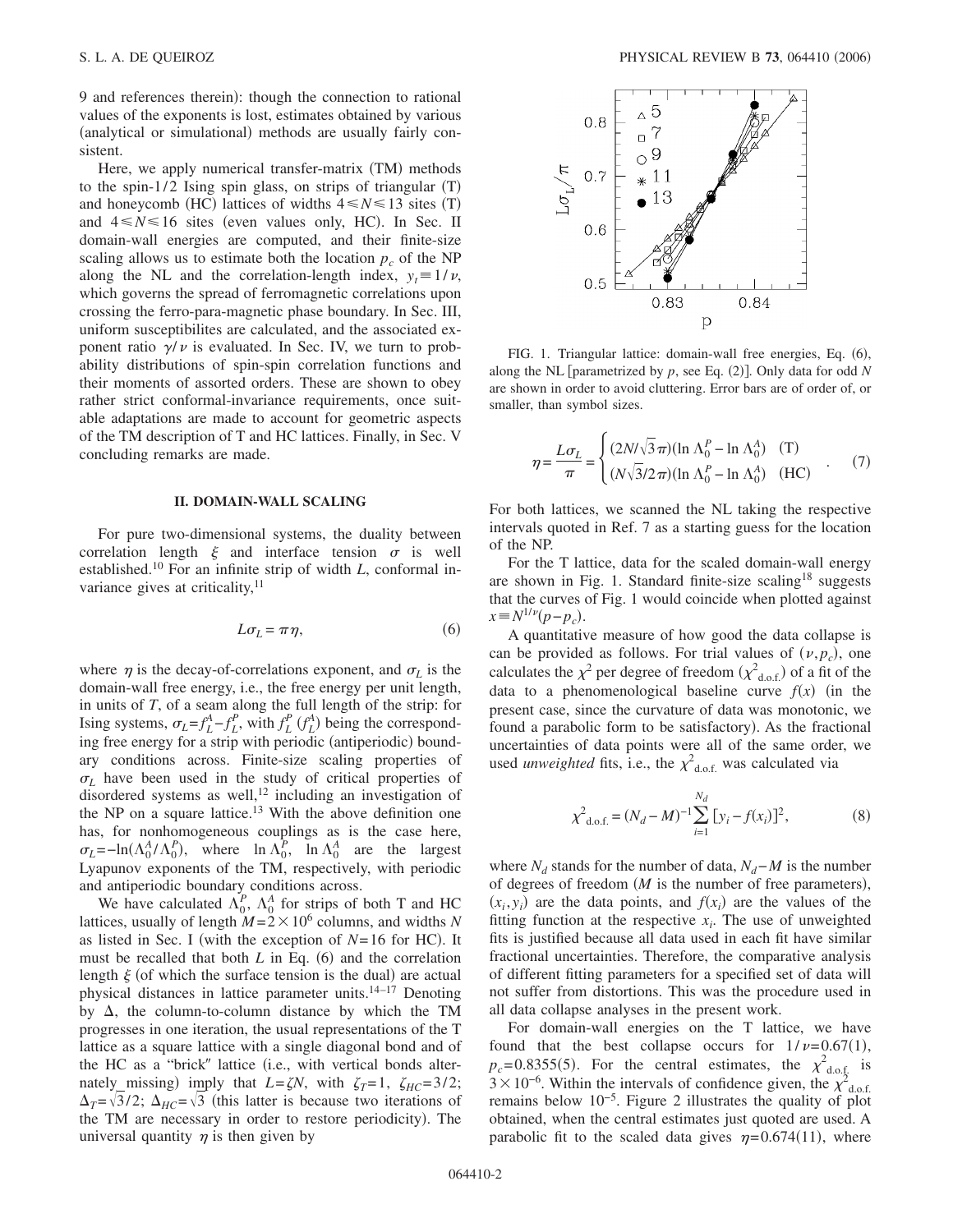

FIG. 2. (Color online) Triangular lattice: scaling plot of domainwall free energies, Eq. (6), against the finite-size scaling variable,  $N^{1/\nu}(p-p_c)$ . The central estimates  $1/\nu=0.67$ ,  $p_c=0.8355$  have been used. The full line is a quadratic fit to data, from which  $\eta = 0.674(11)$  (see text).

uncertainties in  $1/\nu$  and  $p_c$  have been taken into account, in addition to those intrinsic to the fitting process for fixed values of these parameters.

A similar line of analysis was followed for the HC lattice. Figure 3 shows the unscaled domain-wall energy data, while Fig. 4 is a scaling plot for the same data. The best collapse occurs for  $1/\nu = 0.67(1)$ ,  $p_c = 0.9325(5)$ . For the central estimates, the  $\chi^2_{\text{d.o.f.}}$  is  $7\times10^{-6}$ . Within the intervals of confidence given, the  $\chi^2$ <sub>d.o.f.</sub> remains below 2 × 10<sup>-5</sup>. An estimate of  $\eta$  from parabolic fits, with the same considerations used for the T lattice, gives  $\eta = 0.678(15)$ .

The above estimates of  $p_c$  for T and HC lattices, when plugged into Eq. (4), result in

$$
H(p_{1c}) + H(p_{2c}) = 1.002(3). \tag{9}
$$

This improves on the accuracy of the estimate given in Ref. 7 by one order of magnitude, while still being compatible with the prediction Eq. (5). We view this agreement as a



FIG. 3. Honeycomb lattice: domain-wall free energies, Eq. (6), along the NL [parametrized by  $p$ , see Eq.  $(2)$ ]. Error bars are of order of, or smaller, than symbol sizes.



FIG. 4. (Color online) Honeycomb lattice: scaling plot of domain-wall free energies, Eq. (6), against the finite-size scaling variable,  $N^{1/\nu}(p-p_c)$ . The central estimates  $1/\nu = 0.67$ ,  $p_c = 0.9325$ have been used. The full line is a quadratic fit to data, from which  $\eta = 0.678(15)$  (see text).

strong indication of plausibility of the conjecture exhibited in Ref. 7.

As regards the correlation-length exponent, our estimate  $\nu = 1.49(2)$  is incompatible with  $\nu = 1.33(3)$  quoted from the same sort of domain-wall scaling analysis applied to the NP on a square lattice,<sup>13</sup> but agrees well with  $\nu = 1.50(3)$ , found from mapping into a network model for disordered noninteracting fermions, via<sup>19</sup> TM.

Turning now to the exponent  $\eta$  given in Eq. (6), it has been recalled, e.g., in Ref. 20, that in the presence of disorder, the scaling indices of the disorder correlator (i.e., the interfacial tension) differ from those of its dual, the order correlator (namely, spin-spin correlations). Nevertheless, the constraints of conformal invariance still hold, with the result that the amplitude of the domain-wall energy remains a *bona fide* universal quantity.<sup>20</sup> For a square lattice, recent estimates give  $\eta = 0.691(2).^{13,19,20}$  This is slightly outside the error bars quoted here for the T lattice, but within the uncertainty given for HC data.

# **III. UNIFORM SUSCEPTIBILITIES**

We calculated uniform zero-field susceptibilities along the NL for both T and HC lattices, similarly to previous investigations on the square lattice.<sup>21</sup> For the finite differences used in numerical differentiation, we used a field step  $\delta h = 10^{-4}$  in units of  $J_0$ . As in Sec. II, we took the respective intervals quoted in Ref. 7 as a starting guess for the location of the NP.

Finite-size scaling arguments<sup>18</sup> suggest a form

$$
\chi_N = N^{\gamma/\nu} f[N^{1/\nu}(p - p_c)],\tag{10}
$$

where  $\chi_N$  is the finite-size susceptibility, and  $\gamma$  is the susceptibility exponent. In order to reduce the number of fitting parameters, we kept  $1/\nu$  and  $p_c$  fixed at their central estimates obtained in Sec. II and allowed  $\gamma/\nu$  to vary.

Within this framework, our best fit for the T lattice was for  $\gamma/\nu = 1.795(20)$ , as shown in Fig. 5. For the central estimate, the  $\chi^2_{\text{d.o.f.}}$  is  $1 \times 10^{-4}$ . Within the intervals of confi-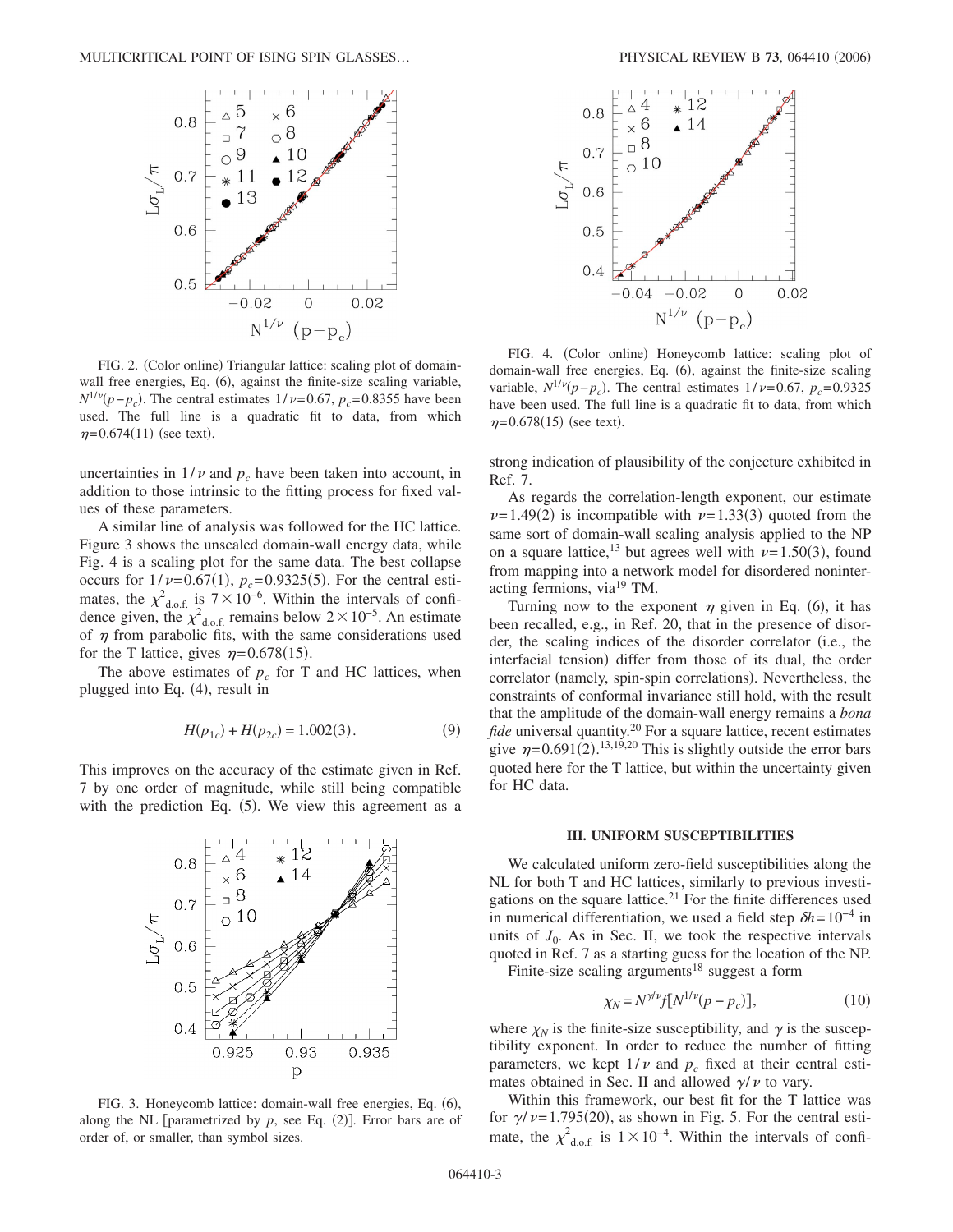

FIG. 5. (Color online) Triangular lattice: scaling plot of uniform zero-field susceptibilities, Eq. (10). The central estimates  $1/\nu = 0.67$ ,  $p_c = 0.8355$ ,  $\gamma/\nu = 1.795$  have been used. The full line is a quadratic fit to data.

dence given, the  $\chi^2_{\text{d.o.f.}}$  remains below 3 × 10<sup>-4</sup>. These deviations are one and a half orders of magnitude larger than the corresponding ones for domain-wall scaling (see Sec. II).

We repeated the same steps for the HC lattice, with the results displayed in Fig. 6. The best fit now was for  $\gamma/\nu = 1.80(4)$ . For the central estimate, the  $\chi^2_{\text{d.o.f.}}$  is 1  $\times 10^{-2}$ , two orders of magnitude larger than for the T lattice. The lower quality of adjustment can be witnessed visually. Within the intervals of confidence given, the  $\chi^2_{\text{d.o.f.}}$  remains below  $3 \times 10^{-2}$ . Though the central estimates for the T and HC lattices are very close, the corresponding error bars differ by a factor of two. For the square lattice, we quote  $\gamma/\nu$ =1.80(2),<sup>21</sup> which is compatible with both values found here.

#### **IV. CORRELATION FUNCTIONS**

Our study of correlation functions is based on previous work for the square lattice.<sup>6</sup> We recall the following property,



FIG. 6. (Color online) Honeycomb lattice: scaling plot of uniform zero-field susceptibilities, Eq. (10). The central estimates  $1/\nu = 0.67$ ,  $p_c = 0.9325$ ,  $\gamma/\nu = 1.80$  have been used. The full line is a quadratic fit to data.

which has been shown to hold on the NL, for correlation functions  $C_{ij}$  between Ising spins  $\sigma_i$ ,  $\sigma_j$ :<sup>1,2,22,23</sup>

$$
\left[C_{ij}^{(2\ell+1)}\right] \equiv \left[\langle\sigma_i\sigma_j\rangle^{2\ell+1}\right] = \left[C_{ij}^{(2\ell+2)}\right] \equiv \left[\langle\sigma_i\sigma_j\rangle^{2\ell+2}\right], (11)
$$

where angled brackets indicate the usual thermal average, square brackets stand for configurational averages over disorder, and  $\ell = 0, 1, 2, \ldots$  Denoting by  $P(C_{ij})$ , the probability distribution function for the  $C_{ij}$ , the pairing of successive odd and even moments predicted in Eq. (11) implies that  $P'(C_{ij}) \equiv (1 - C_{ij})P(C_{ij})$  must be an even function of  $C_{ij}$ , everywhere<sup>6</sup> on the NL. We have explicitly checked that this constraint is obeyed by the distributions generated for the T and HC lattices, within the same degree of accuracy as reported in Ref. 6 for the square lattice. We shall not deal directly with the  $P(C_{ij})$  in what follows; instead, we concentrate on the scaling of their assorted moments  $m_k \equiv [C_{ij}^k]$ , especially in connection with their conformal-invariance properties.

In contrast to the symmetry exhibited in Eq.  $(11)$  which holds everywhere on the NL, conformal invariance is expected only where the NL crosses the phase boundary, i.e., at the NP.

For pure Ising systems on a strip of width *L* of a square lattice, with periodic boundary conditions across, conformal invariance implies that at criticality, the correlation function between spins located, respectively, at the origin and at  $(x, y)$ behaves as<sup>8</sup>

$$
C_{xy}^{\text{pure}} \sim \left[ \frac{\pi/L}{\left[ \sinh^2(\pi x/L) + \sin^2(\pi y/L) \right]^{1/2}} \right]^\eta, \quad \eta = 1/4.
$$
\n(12)

For the T and HC lattices, the same is true, provided that the actual, i.e., geometric site coordinates along the strip are used in Eq. (12). Thus, from the representation of the T lattice as a square (SQ) lattice with a single diagonal bond and of the HC as a brick lattice, the respective SQ-like integer coordinates  $(i, j)$  transform respectively into

$$
x = \frac{\sqrt{3}}{2}i, \quad y = j - \frac{1}{2}i \quad (\text{T}),
$$
  

$$
x = \sqrt{3}i, \quad y = j + \left[\frac{j+1}{2}\right] \quad (\text{HC}), \quad (13)
$$

where  $[X]$  denotes the largest integer contained in  $X$ . Recall that  $L=N$  (T),  $L=3N/2$  (HC), as explained above. With  $R = (x^2 + y^2)^{1/2}$ , the proportionality factor in Eq. (12) can be obtained from exact results  $(L, R \rightarrow \infty, R \ll L)$ ,  $C_R$  $=A_X/R^{1/4}$ , where  $A_X=0.70338...$ , 0.668 65..., 0.767 04... respectively,<sup>24</sup> for  $\overline{X} = \text{SQ}, T, \text{HC}$ . Though strictly speaking, Eq. (12) is an asymptotic form, for the SQ lattice discrepancies are already very small at short distances<sup>6</sup> and are even smaller for T and HC, as illustrated in Fig. 7. The horizontal axis in Fig. 7 is the argument *z*  $\equiv [\sinh^2(\pi x/L) + \sin^2(\pi y/L)]^{1/2}$  of Eq. (12). The range of *z* depicted corresponds to  $x/L \le 0.6$ , i.e., (for strip width  $N=10$  sites) up to, respectively, 5 (HC), 6 (SQ), or 7 (T) full iterations of the TM. For larger *x*/*L*, the angular dependence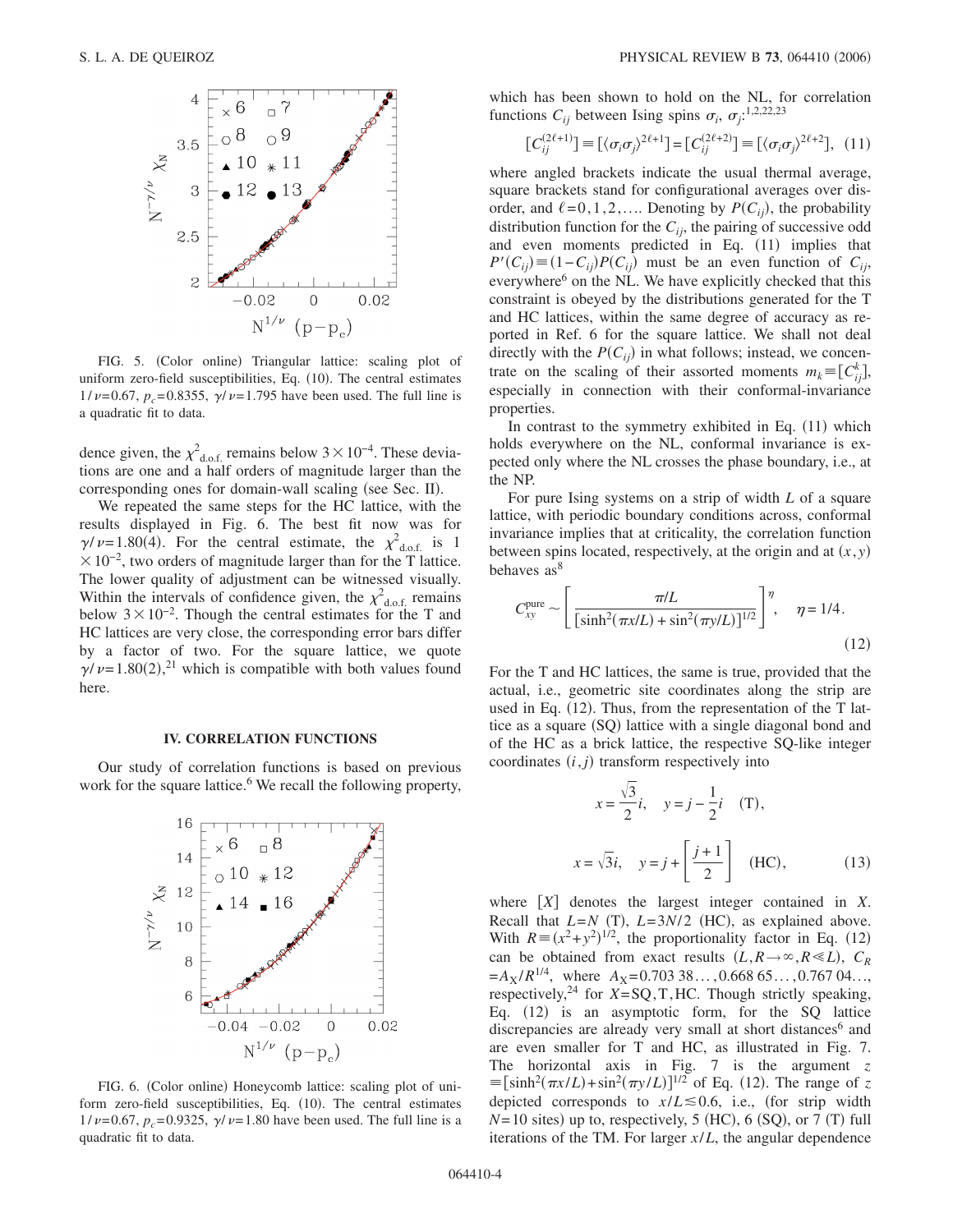

FIG. 7. (Color online) Pure systems: ratio of calculated correlation functions at the critical point (c.f.) to asymptotic form given in Eq. (12) (cf0), against  $z = [\sinh^2(\pi x/L) + \sin^2(\pi y/L)]^{1/2}$ . Main diagram: T lattice (triangles), HC lattice (hexagons). Inset: SQ lattice. Strip width *N*= 10 sites, for all cases.

of *z* (through *y*) becomes less than one part in  $10^2$ . For  $z \le 1$ , the discrepancy from Eq. (12) is at most 0.4% for both T and HC, while in the worst case for SQ, namely  $(x, y) = (1, 1)$ , it reaches 1.3%. For  $1 \le z \le 3$ , the difference is  $0.1\%$  for T and HC and  $0.3\%$  for SQ.

The above analysis of conformal invariance of puresystem correlation functions indicates that, should similar trends hold at the NP of spin glasses, estimates of associated critical indices for T and HC lattices would behave more smoothly than for SQ (since they rely on fits of numerically calculated correlations to Eq. (12), with  $\eta$  as an adjustable parameter). As in earlier work,<sup>6</sup> we concentrate on shortdistance correlations, i.e., where the argument *z* is strongly influenced by *y*. Such a setup is especially convenient in order to probe the angular dependence predicted in Eq. (12), which constitutes a rather stringent test of conformal invariance properties.

We now turn to the quantitative analysis of the behavior of assorted moments  $m_i$  of the correlation-function distribution against *z*. Bearing in mind Eq. (11), and following Ref. 6, our goal is to extract the decay-of-correlations exponents  $\eta_{2j+1}$  via fits of our data to the form  $m_{2j+1} \sim z^{-\eta_{2j+1}}$ .

When one attempts such fits, several likely sources of uncertainty are present, on which we now comment. First, one has the finite width *N* of the strips used. In Ref. 6, an extensive analysis of this point was undertaken, with the conclusion that, e.g., for *N*= 10, finite-width effects are already essentially subsumed in the explicit  $L$  (i.e.,  $N$ ) dependence of Eq. (12), thus higher-order finite-size corrections most likely do not play a significant role. We shall assume that this is the case here as well and restrict ourselves to *N*= 10 for both T and HC lattices. Second, the finite length *M* of strips implies that averaged values will fluctuate from sample to sample. Though the distribution itself (of, e.g., correlation functions) displays an intrinsic width which is a nonvanishing feature connected to the lack of self-averaging present at criticality, the average moments of the distribution behave in the expected manner, namely, their sample-tosample fluctuations approach zero roughly as  $\sqrt{M}$ , with increasing sample length<sup>25,26</sup>  $M$ . Therefore, from a set of runs



FIG. 8. (Color online) Triangular lattice: double-logarithmic plot of odd moments of the correlation-function distribution  $P(C_{xy})$ against  $z = [\sinh^2(\pi x/L) + \sin^2(\pi y/L)]^{1/2}$  [see Eqs. (12) and (13)]. Straight lines are unweighted least-squares fits to data. Data taken at  $p = 0.8355$  for strip width  $N = 10$ ,  $M' = 3.3 \times 10^6$  nonoverlapping samples in all cases.

at assorted small values of *M*, one can infer what effect sample-to-sample fluctuations will have on results for larger *M*. In the calculation of results shown below, we have used  $M = 10<sup>7</sup>$ , which implies a total of  $M' = 3.3 \times 10<sup>6</sup>$  nonoverlapping samples for our correlation-function statistics (because each sample needs three full iterations of the TM in order to scan the set of lattice points of interest). For such values of *M*, the estimation procedure just outlined predicts fluctuations of order 0.1%, at most.

Finally, one has the uncertainty in the location of the critical point. We have found that, in the present case, this is the main source of uncertainties for our data. Thus, e.g., with  $p_c$ = 0.8355(5) for the T lattice, averaged moments  $m_{2j+1}$ taken at at the central estimate differ from those calculated at the edge of the error bar, by an amount increasing systematically with *j*, from  $\sim 0.7\%$  for *j*=0, to  $\sim 1.5\%$  for *j*=3. For HC, deviations follow the same trend against *j* but are slightly larger, ranging from  $\leq 1\%$  for *j*=0, to  $\leq 2\%$  for *j*=3.

In Fig. 8, we show data for the T lattice, taken at our central estimate for the location of the NP, *p*= 0.8355. The error bars, associated mainly to the uncertainty in  $p_c$ , as just discussed, are at most of order of the symbol sizes. Figure 9 exhibits data for the HC lattice. Pertinent comments are similar to those made above for the T lattice.

In Table I, we give numerical results of the fits illustrated in Figs. 8 and 9. Though T and HC estimates are quite consistent with each other, and with the results of Ref. 19, for *j*= 0 and 1 both fall slightly below their SQ counterparts given in Refs. 6 and 13. For  $j=2$  and 3, as a consequence of generally wider error bars, all estimates are broadly compatible with one another.

# **V. DISCUSSION AND CONCLUSIONS**

We have used domain-wall scaling techniques in Sec. II to determine the location of the Nishimori point of Ising spin glasses on both the T and HC lattices. Probing the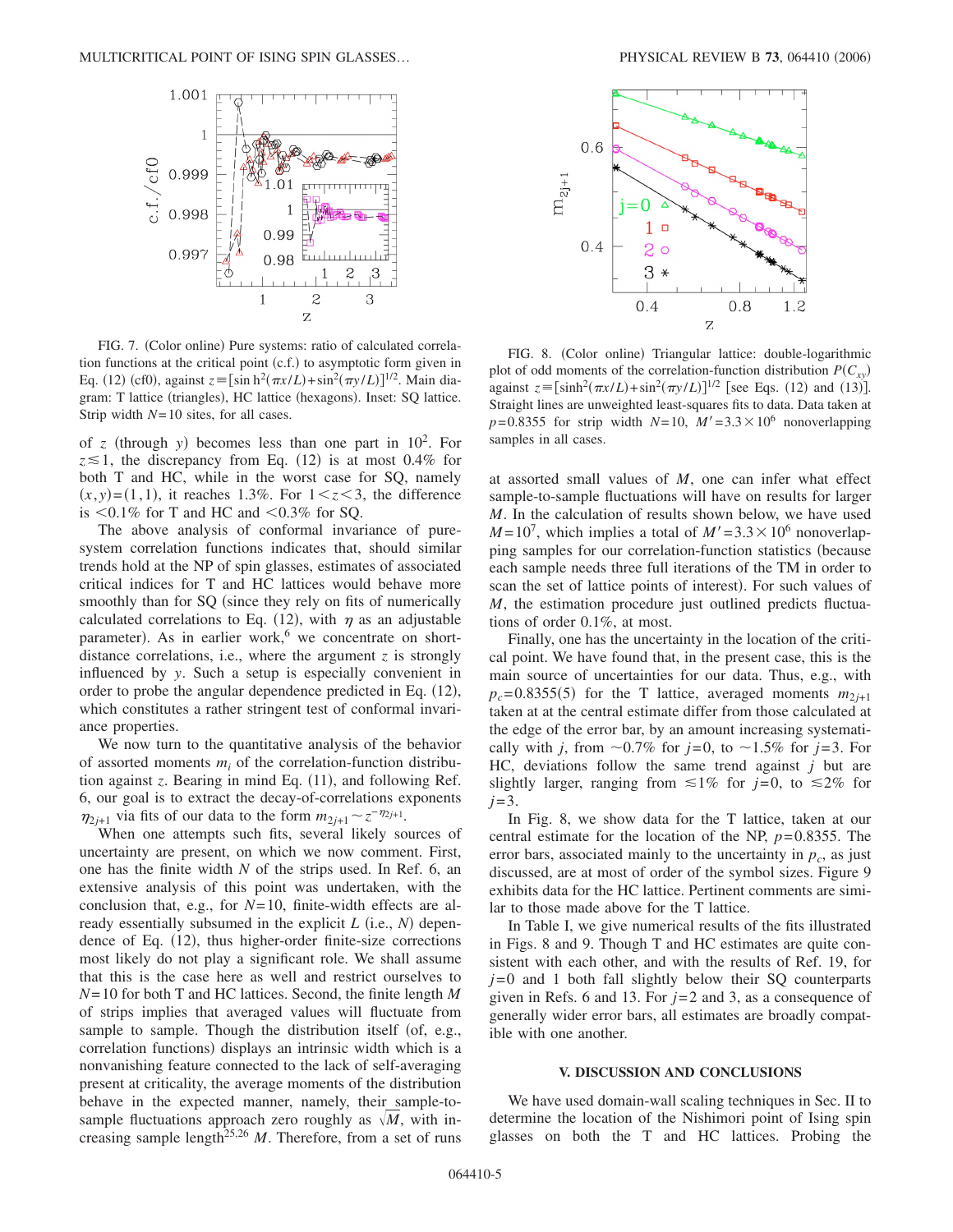

FIG. 9. (Color online) Honeycomb lattice: double-logarithmic plot of odd moments of the correlation-function distribution  $P(C_{xy})$ against  $z = [\sinh^2(\pi x/L) + \sin^2(\pi y/L)]^{1/2}$  [see Eqs. (12) and (13)]. Straight lines are unweighted least-squares fits to data. Data taken at  $p=0.9325$  for strip width  $N=10$ ,  $M'=3.3\times10^6$  nonoverlapping samples in all cases.

temperature-concentration plane along the Nishimori line, we have obtained well-behaved curves of interfacial free energy; with the help of standard finite-size scaling techniques, we have extracted the estimates  $p_c = 0.8355(5)$  and  $p_c$ =0.9325(5), respectively, for the location of the Nishimori point on T and HC lattices. As a consequence of this, we have been able to refine the estimate of the quantity  $H(p_{1c}) + H(p_{2c})$  [see Eqs. (4) and (5)], which has been conjectured in Ref. 7 to be exactly unity. Indeed, our result given in Eq.  $(9)$  is 1.002 $(3)$ , which gives strong support to the conjecture cited.

Furthermore, interfacial free energy data have allowed us to estimate the correlation-length exponent to be  $\nu = 1.49(2)$ , in very good agreement with  $\nu = 1.50(3)$  from a mapping of the problem into a network model for disordered noninteracting fermions,<sup>19</sup> but incompatible with  $\nu = 1.33(3)$  from a TM treatment, presumably very similar to the present one, for the SQ lattice.<sup>13</sup>

In order to investigate whether this latter disagreement might indicate a lattice-dependent breakdown of universality, we calculated domain-wall free energies on the SQ lattice as well. Strip widths  $N=4-12$  (both even and odd) were used, again with  $M = 2 \times 10^6$  columns (except for  $N = 12$  where  $M = 1 \times 10^6$ ). We scanned the region of the NL comprising  $0.88 \leq p \leq 0.90$ , which includes both the conjectured exact



FIG. 10. Square lattice: semilogarithmic plots of  $\chi^2_{\text{d.o.f.}}$  for (unweighted) quadratic fits of domain-wall energies on SQ lattice to a dependence on the finite-size scaling variable  $N^{1/\nu}(p-p_c)$ against  $1/\nu$ . Each set of data corresponds to fixed  $p_c$ , as follows: triangles,  $p_c = 0.889972$  (conjectured exact, Refs. 4 and 5); squares,  $p_c$ = 0.8894; hexagons,  $p_c$ = 0.8897; stars,  $p_c$ = 0.8903; crosses,  $p_c$ = 0.8906 (central estimate of Ref. 13). Strip widths  $4 \le N \le 12$ .

location<sup>4,5</sup> of the NP, namely  $p_c = 0.889972...$ , and the estimate given in Ref. 13,  $p_c = 0.8906(2)$ . We found that scaled data collapse more smoothly for  $p_c$  and  $\nu$ , respectively, close to 0.889 972… and 1.5, rather than the values quoted in Ref. 13. This is illustrated in Fig. 10, which exhibits the  $\chi^2_{\text{d.o.f.}}$  for unweighted quadratic fits of scaled domain-wall energies to a dependence on the finite-size scaling variable  $N^{1/\nu}(p-p_c)$ , plotted against  $1/\nu$ . Each set of data corresponds to fixed  $p_c$ , see caption to Fig. 10. We obtain  $\nu = 1.45(8)$ ,  $p_c = 0.8900(5)$ , where the intervals of confidence given reflect the region in  $(\nu, p_c)$  parameter space in which the  $\chi^2_{\text{d.o.f.}}$  remains below  $\sim$ 1.5 times its overall minimum. Though the error bar for  $\nu$ is double that for T and HC lattices, the present estimate still encompasses the respective results for both, while excluding  $\nu$ = 1.33. For the domain-wall energy amplitude, we quote  $\eta = 0.665(10)$ , slightly lower than, but still compatible with, the values found in Sec. II. We conclude that our domainwall energy data fully support a picture of universal (i.e., lattice-independent) behavior at the NP of T, HC, and SQ lattices. For all three lattices, the correlation-length exponent is consistent with  $\nu = 1.50(3)$  of Ref. 19, but most likely excludes  $\nu = 1.33(3)$  of Ref. 13.

Our data for the uniform susceptibility, exhibited in Sec. III do not scale as smoothly as the domain-wall energies.

TABLE I. Estimates of exponents  $\eta_{2j+1}$ , from least-squares fits of averaged odd moments of correlationfunction distributions. Data for  $N=10$  and  $z \le 1.6$ , assuming  $m_{2j+1} \sim z^{-\eta_{2j+1}}$ . T: triangular lattice (this work); HC: Honeycomb lattice (this work); SQ: square lattice, calculated at the conjectured exact location of the NP, see Eq. (3) (Ref. 6). Last two columns: square lattice, authors as quoted.

|          |          | HС       | SO         | Ref. 13    | Ref. 19  |
|----------|----------|----------|------------|------------|----------|
| $\theta$ | 0.181(1) | 0.181(1) | 0.1854(17) | 0.1854(19) | 0.183(3) |
|          | 0.251(1) | 0.252(1) | 0.2556(20) | 0.2561(26) | 0.253(3) |
| 2        | 0.297(2) | 0.296(2) | 0.300(2)   | 0.3015(30) |          |
|          | 0.330(2) | 0.329(3) | 0.334(3)   | 0.3354(34) |          |